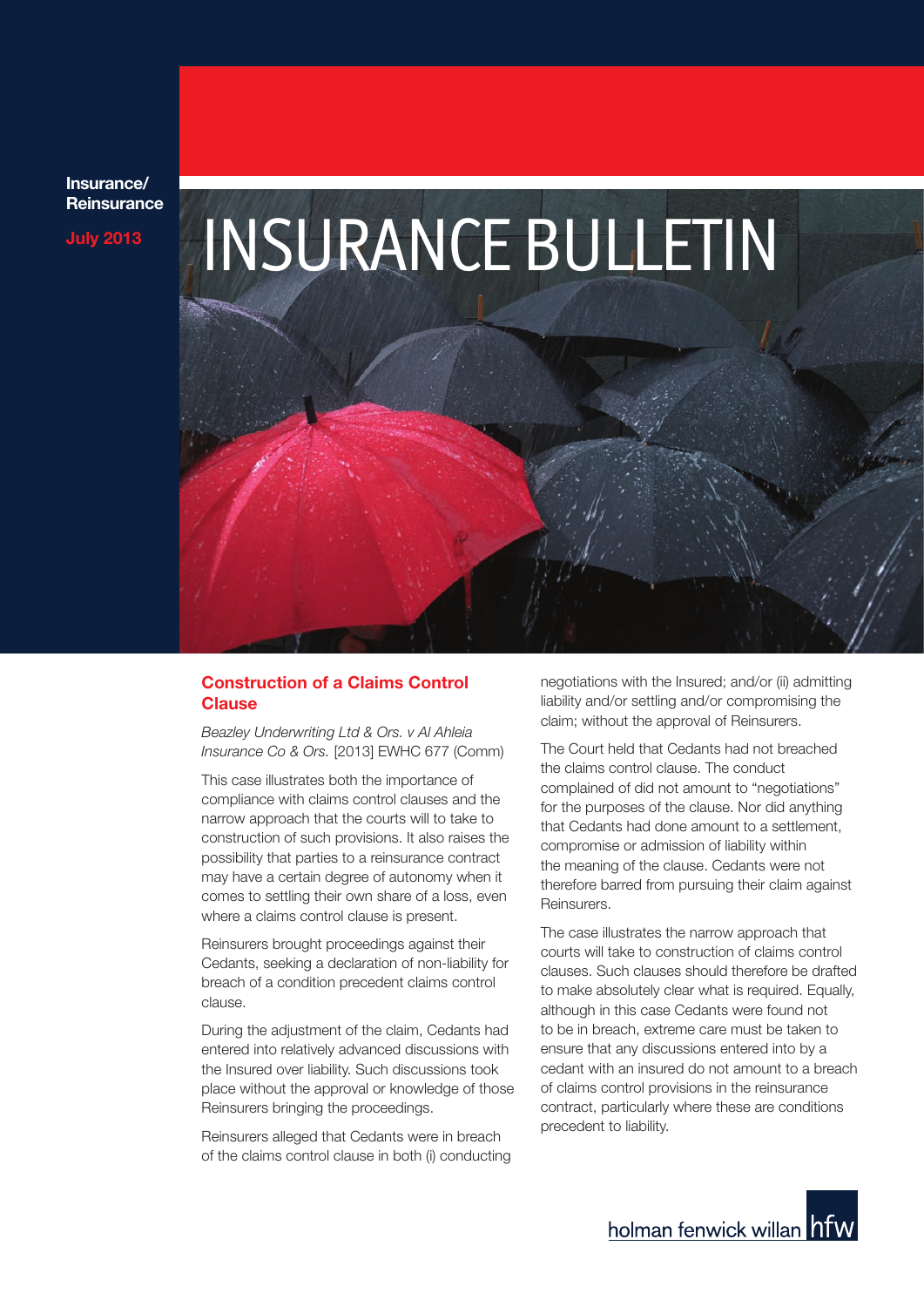

Interestingly, although the point was not ultimately to be decided in view of the court's conclusions, support was offered in the judgment for the Cedant's alternative argument that a loss under the policy can be divided up into separate "pizza slices", each representing the proportion of the risk held by the cedant (i.e. by way of retention) and his reinsurers. This raises the possibility that where, as here, there is disagreement amongst those concerned, it may be open, depending on the circumstances and the wording of the relevant provisions, for an individual "slice-holder" to settle his share of the loss without contravening his obligations to his reinsurers/coreinsurers. Reinsurers have sought permission to appeal.

For more information, please contact Ben Atkinson, Associate, on +44 (0)20 7264 8238, or ben.atkinson@hfw.com, or Nigel Wick, Partner, on +44 (0)20 7264 8287, or nigel.wick@hfw.com, or your usual contact at HFW

# **Changes to the regulatory landscape – the FCA**

On 1 April 2013, the FSA was replaced by three new regulatory authorities, the Financial Policy Committee, the Prudential Regulation Authority (the PRA) and the Financial Conduct Authority (the FCA). The FCA is now the prudential and conduct regulator for insurance intermediaries and the conduct regulator for insurers. In many ways, firms may view the FCA as the FSA with a different name, however, there are some notable differences in the approach being adopted by and the powers available to the FCA compared to its predecessor.

There are some notable differences in the approach being adopted by and the powers available to the FCA compared to its predecessor.

## **Objectives**

The FCA has an overarching strategic objective "to ensure that markets function well", which is complemented by three operational objectives:

- (a) To secure an appropriate degree of protection for consumers.
- (b) To protect and enhance the integrity of the UK financial system.
- (c) To promote effective competition in the interests of consumers.

It is clear from the literature produced so far, that the FCA is intending to achieve these statutory objectives through a judgement based and pre emptive approach, comprising a focus on business models, product governance, early intervention and review of the risks caused by wholesale and retail conduct.

# **Supervisory approach**

The FCA has indicated that there are three pillars to its approach:

- 1. **Proactive Firm Supervision,** which will involve specific firm assessment to establish that firms are being run in a way that treats customers fairly, minimises risk to market integrity and does not impede effective competition.
- 2. **Event Driven Work,** covering matters that are emerging or have happened and which are unforeseen.
- 3. **Issues and Products Work,** involving sector risk assessment of areas delivering poor outcomes.

## **Conduct and prudential supervisory categories**

There are new conduct and prudential classifications for firms regulated and supervised by the FCA, which will determine the intensity of the supervision undertaken in relation to those firms. As with the FSA regime, the intensity of supervision is determined on the level of risk a firm presents to the market.

The conduct classifications range from C1 to C4. C1 and C2 firms will be supervised on a relationship managed basis by a named supervisor, whereas C3 and C4 firms will be subject to a lighter assessment and supervision by a team of sector specialists rather than a dedicated supervisor. Insurance groups with large retail operations are likely to fall within the C1 and C2 categories and smaller firms including almost all intermediaries are likely to fall within the C4 category.

The prudential classifications which apply to non-PRA regulated firms (i.e. insurance intermediaries) range from P1 to P4. These will be allocated according to the prudential significance of a firm, including such factors as the knock-on effects to the market if the firm fails and the extent of a firm's client money and asset holdings.

#### **New product intervention powers**

The FCA has broader powers than its predecessor, particularly in respect of product intervention. The FCA can prohibit firms from entering into specified agreements if it appears necessary or expedient to advance certain statutory objectives. This will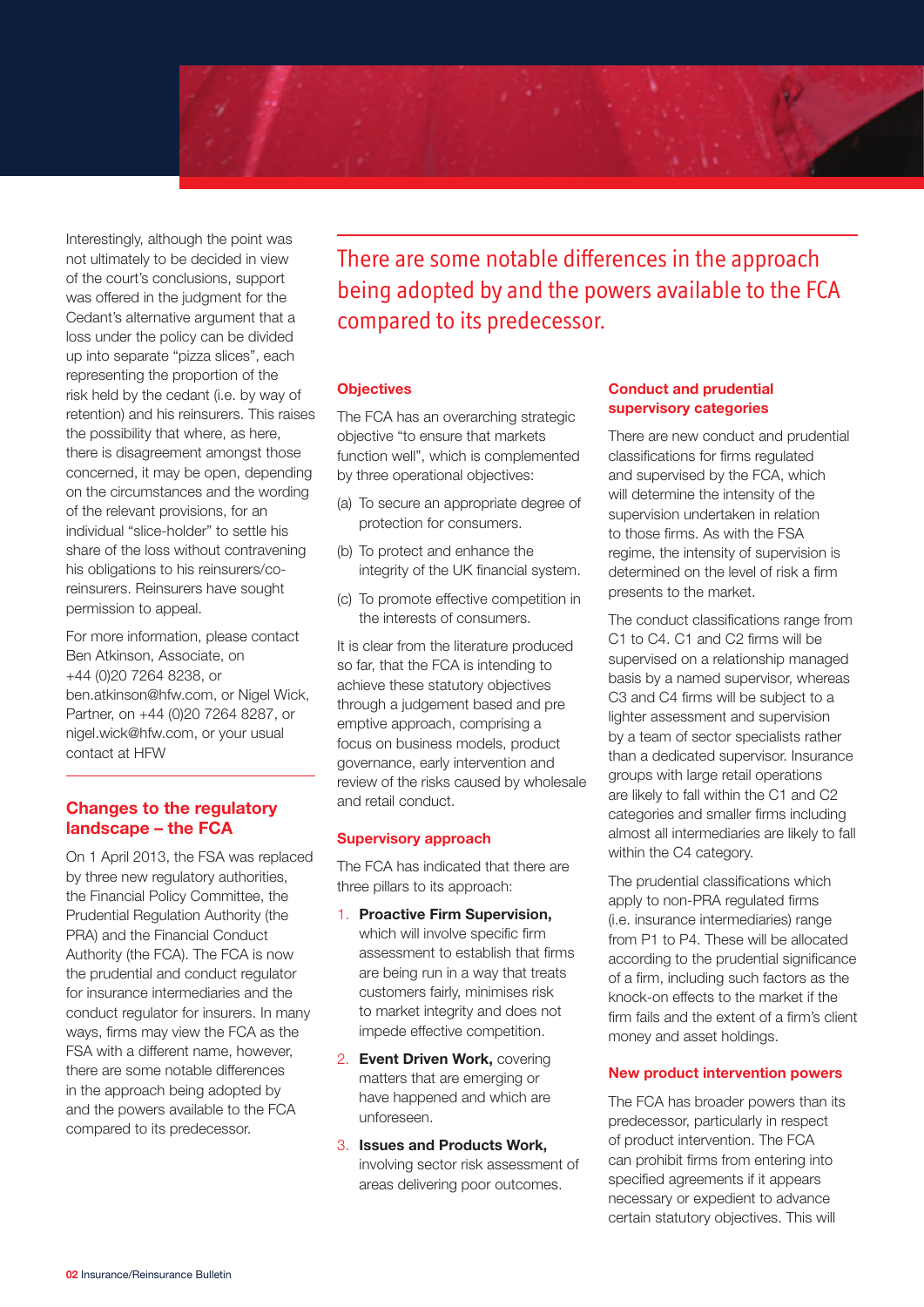include an ability to make temporary product intervention rules lasting a maximum period of 12 months without public consultation. This power could be used to restrict certain product features or the promotion of particular product types.

## **The FSA Handbook**

The FSA Handbook has been divided into a FCA Handbook and a PRA Handbook, according to the apportionment of regulatory powers and responsibilities between the two authorities under the new regime. The existing substantive provisions of the FSA Handbook are largely unchanged and most of the new provisions in the handbooks have been to implement the new procedures and powers being introduced.

For more information, please contact Andrew Samuel, Associate, on +44 (0)20 7264 8450, or andrew.samuel@hfw.com, or Richard Spiller, Partner, on +44 (0)20 7264 8770, or richard.spiller@hfw.com, or your usual contact at HFW.

# **Extended Warranty Contracts – are they contracts of insurance?**

The UK Supreme Court upheld the Court of Appeal's decision in the case of *Digital Satellite Warranty Cover Limited & another v FSA* (see HFW's Insurance/Reinsurance Bulletin, January 2012) that extended warranty contracts (EWCs) are contracts of insurance for the purposes of UK regulation.

The case concerned EWCs provided in relation to satellite television equipment under which equipment would be repaired or replaced. The High Court and the Court of Appeal determined that EWCs were contracts of insurance falling within the "Miscellaneous

Financial Loss" class in Schedule 1 of the Financial Services and Markets Act 2000 (Regulated Activities) Order 2001 (RAO). Consequently, the providers of EWCs were held to be effecting and carrying out contracts of insurance without authorisation, in breach of the Financial Services and Markets Act 2000.

In the Supreme Court, the providers submitted that the EWCs should not fall within the definition of a general contract of insurance under the RAO on the grounds that: (a) the EU First Non-Life Directive (NLD) required the RAO to be interpreted to include only contracts of insurance that provide for financial benefits and not benefits in kind; and (b) the business carried on by the companies did not fall within the classes of general insurance specified in the RAO (in particular, the companies noted that classes 1 to 17 in the NLD do not extend beyond contracts of insurance that provide financial benefit). Therefore, it was submitted that in implementing the NLD, the UK was not entitled to regulate contracts that only provide for benefits in kind.

The Supreme Court held that the NLD only laid down a minimum standard to be applied by the UK when determining which contracts should be classified as contracts of insurance and the UK was entitled to adopt a wider classification than the NLD. It was held that the RAO included both contracts that paid benefits in kind, such as EWCs, as well as those that paid financial sums, and the appeal was dismissed.

#### **Comment**

This decision, whilst not surprising, clarifies the position that the UK is entitled to take a wider approach to what constitutes a contract of insurance than the minimum standards set by the NLD. The Court also confirmed the long established footing

at common law that contracts of insurance include contracts in which the insurer offers benefits in kind (per *Prudential Ins Co v IRC [1904]*).

A point that remains undecided is whether classes 1-17 of the NLD exclude benefits in kind. Although the Supreme Court's view was that they did not exclude benefits in kind, it considered that this was ultimately a matter for the European Court of Justice to resolve.

For more information, please contact Andrew Samuel, Associate, on +44 (0)20 7264 8450, or andrew.samuel@hfw.com, or Richard Spiller, Partner, on +44 (0)20 7264 8770, or richard.spiller@hfw.com, or your usual contact at HFW. Research by Philip Kelleher, Trainee.

# **Christchurch earthquakes – Red Zone insurance issues clarified**

*O'Loughlin v Tower Insurance Limited* [2013] NZHC 670 (5 April 2013)

The New Zealand High Court has recently provided some much anticipated clarification on key insurance issues affecting thousands of policy-holders owning residential properties in the Christchurch Red Zone and their insurers.

The court in *O'Loughlin* held that the creation of the Red Zone in Christchurch did not constitute or cause physical loss or damage or natural disaster damage to the claimants' house or render it a total loss.

The claimants were, however, successful in establishing that the cost of repair calculation, which was the basis of Tower's settlement offer and payment to the claimants, was not in accordance with Tower's obligations under the policy.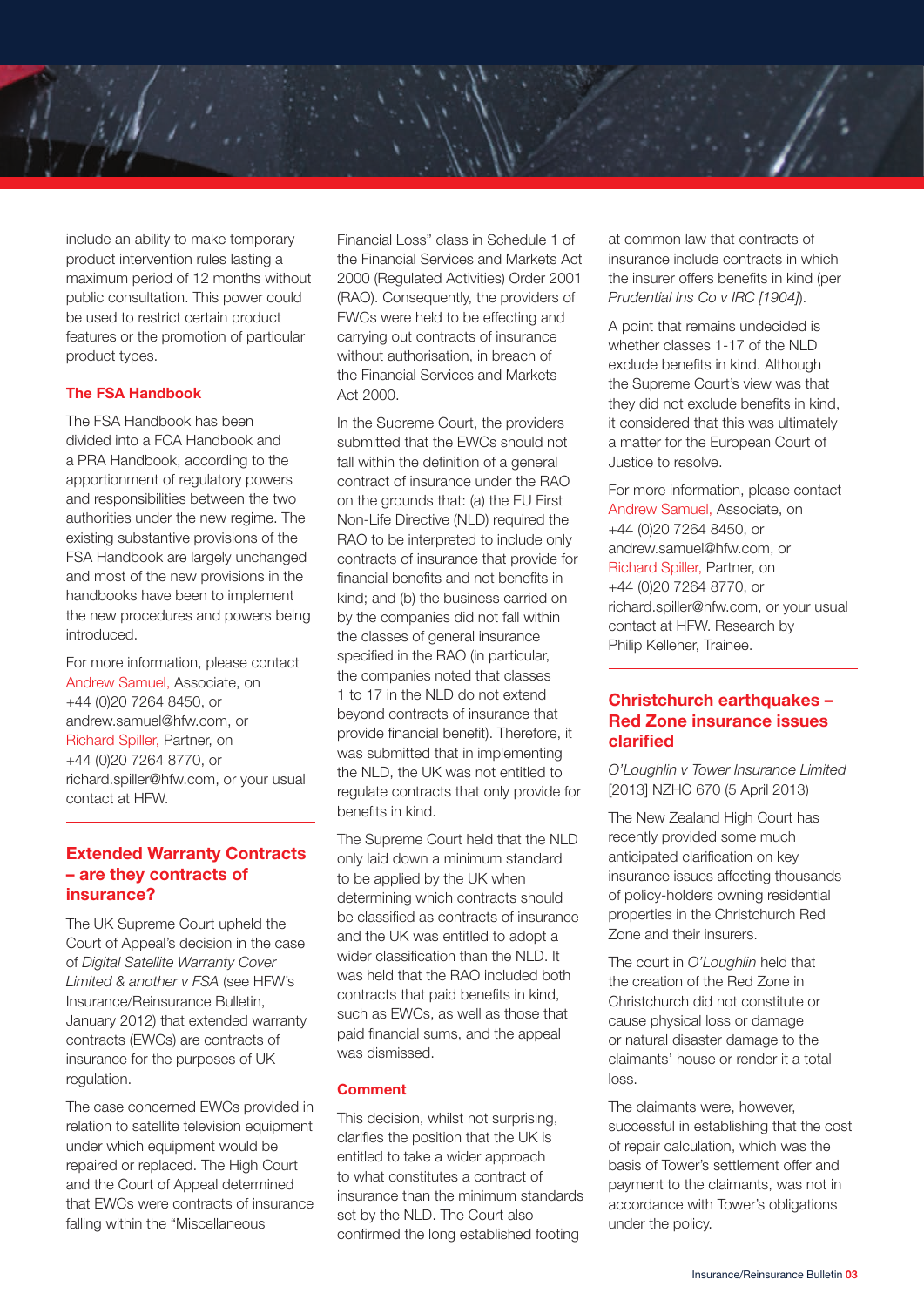This decision turns on its own facts and the policy wording, but provides some comfort to insurers that settlements reached with Red Zone owners on the basis of repair or rebuild cost assessments should not have to be unwound and that insurers should

not be required to rebuild houses on their existing damaged/red zoned sites or make payments based on the notional costs of doing so.

This decision also indicates that, where settlement offers or payments are based on hypothetical repair options, the repair option put forward by the insurer must be reasonably proven and able to achieve a building consent. If it is not, the insurer may be found to have failed to fulfil its obligations under the policy.

This decision is also potentially of wider significance, outside of the Christchurch earthquakes setting, in that it provides some guidance as to how government actions and mandates may impact upon insurance/ reinsurance policy coverage.

# **Background**

The claimants' property was damaged by earthquakes/aftershocks on 4 September 2010, 22 February 2011 and 13 June 2011.

From 23 June 2011, the NZ government created residential zones in Christchurch based on the severity and extent of land damage and cost effectiveness and social impacts of land remediation. The Red Zone was for the worst affected areas and it was decided that the government, through the Canterbury Earthquake Recovery Authority (CERA), would offer to buy properties in the Red Zone. The government may also decide to acquire compulsorily properties in the Red Zone and the local council may decide not to continue providing services to properties in the Red Zone.

The claimants accepted an offer from CERA to purchase their land while retaining the right to pursue their insurer, Tower, in respect of the damage to their house.

The policy provided that Tower had the option to arrange payment, rebuild, replacement or repair for loss and damage that is caused *"to the same condition and extent as when new."*

Tower offered to settle the claim by making a payment based on hypothetical repairs using injections of low mobility grout (LMG) to re-level the concrete slab foundation.

The claimants alleged that Tower's settlement offer (and subsequent payment) did not meet its obligations under the policy and that the claimants were entitled to a higher payment by Tower based on the cost of rebuilding the house on the existing site.

# **Issues**

The two key issues considered by the High Court were:

- Whether the Red Zone designation constituted or caused physical loss or damage or natural disaster damage to the claimants' house and rendered it a total loss?
- $\blacksquare$  Whether payment based on the estimated cost of repair using LMG injections fulfilled Tower's obligations under the policy?

# **Decision**

Justice Asher's interim decision held that:

n The Red Zone designation did not itself cause any physical loss or damage (or natural disaster damage) or render the house a total loss. The Red Zone did not require physical alteration or repair to the house, and did not prohibit habitation, repair or rebuilding, or the grant of a building consent.

- As a matter of New Zealand law, there is no basis to follow US authorities supporting a broader interpretation of physical damage than that taken in the Commonwealth jurisdictions or more generous insurance coverage based on the "reasonable expectations" of the cover the claimants thought they had purchased.
- $\blacksquare$  The policy did not respond to claims for economic loss and, in any event, the claimants had not established that the red zoning had resulted in economic loss. Accordingly, the red zoning did not cause any loss covered by the policy.
- Tower had the option as to whether it repaired, replaced or rebuilt the house, but Tower's proposed repair methodology was not reasonably proven and may not secure a building consent.
- $\blacksquare$  On the facts, the amount Tower chose to pay had not been shown to be the replacement value, and did not equate to the actual cost of bringing the house back *"to the same condition and extent as when new",* as required under the policy.
- $\blacksquare$  Tower, having failed to persuade the Court that its proposed repair methodology met its obligations under the policy, was then entitled to choose to pay either:
	- the cost of building a comparable house on a sound site in Christchurch outside the Red Zone; or
	- the cost of buying a comparable existing house on a sound site in Christchurch outside the Red Zone.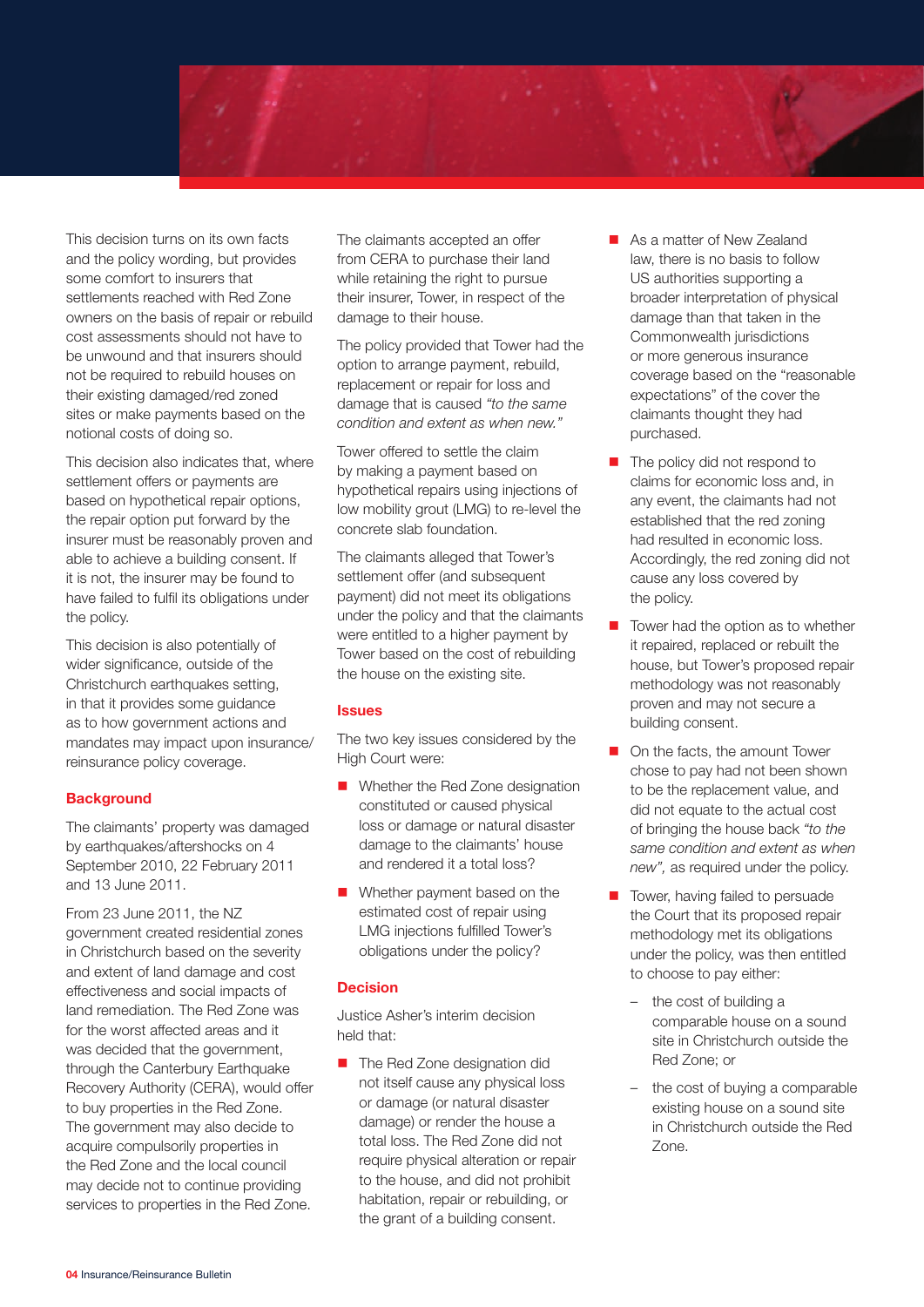The claimants were not entitled to the higher costs of rebuilding the house on the damaged red zoned land because these costs were not going to be incurred and the claimants were not entitled to a payment in excess of the costs of replacing the house.

## **Resolution**

It is understood that Tower and the claimants reached a confidential settlement shortly after the interim decision was released.

For more information, please contact Brendan McCashin, Special Counsel, on +61 (0)3 8601 4527, or brendan.mccashin@hfw.com, or Richard Jowett, Partner, on +61 (0)3 8601 4521, or richard.jowett@hfw.com, or Andrew Dunn, Partner, on +61 (0)2 9320 4603, or andrew.dunn@hfw.com, or your usual contact at HFW.

# **D&O cover in France – sanctions and penalties uninsurable**

A recent judgment of the French Cour de Cassation (Supreme Court) illustrates the manner in which public policy rules in the Insurance Code override the terms of a policy.

An insured had taken out a D&O policy, providing cover for the financial consequences of its directors' and officers' liability resulting from any professional fault; a specific extension of cover was obtained for *"civil fines and/or penalties"*.

However article 113-1 of the Insurance Code provides that an insurer is not bound to indemnify loss resulting from intentional fault or fraud on an insured's part.

A director of the insured was fined EUR500,000 by the Autorité des

Marchés Financiers (the French stockmarket supervisory body) for providing misleading information to the public. The director sought to be indemnified under the policy; the insurer rejected the claim.

In the ensuing proceedings, a civil court in Nanterre and then the Versailles Court of Appeal dismissed the claim under the policy, on the grounds that the misrepresentation of the company's financial position had been deliberate, and that the insurers were therefore not bound to indemnify the loss pursuant to article 113-1, notwithstanding the extension of cover which had been obtained for such penalties.

The position was confirmed by the Cour de Cassation, which appears to have approved a relatively broad concept of intent. The narrow concept is the intent to cause the specific loss; the broader approach considers the intent to commit the fault. These are both relatively standard approaches under French law.

The Court also referred to such intentional fault being incompatible with risk ("aléa"), without which there can be no valid insurance under French law; this is also a relatively standard approach, whereby the intent to commit a fault or to cause loss negates the notion of risk, and is thus uninsurable.

The Court may however also have created confusion, by finding that the director could not be indemnified since he had intended to make the insurers pay for the consequences of his misrepresentation; this is however not a requirement under article 113-1 of the Insurance Code. It is unclear whether this was a mere slip of the pen, or whether the Supreme Court considers this to be a material consideration; if so, this would amount to a radical, and impractical new approach.

The main point to note is that the French Supreme Court in effect avoided determining the most interesting point of law in this case, which was whether insuring administrative sanctions was itself contrary to public policy, bearing in mind the near-criminal nature thereof.

For more information, please contact Olivier Purcell, Partner, on +33 (0)1 44 94 40 50, or olivier.purcell@hfw.com, or your usual contact at HFW.

# **Proportionate liability and concurrent wrongdoers – professional advisers and fraudsters**

On 3 April 2013, the High Court of Australia handed down a decision that will impact insurers of lawyers and other advisers who negligently fail to protect clients against the fraud of another party. In *Hunt & Hunt Lawyers v Mitchell Morgan Nominees Pty Ltd* [2013] HCA 10, the High Court overturned an earlier NSW Court of Appeal decision holding that a solicitor who had negligently drawn a mortgage for a lender could not limit its liability to its client as a concurrent wrongdoer under the *Civil Liability Act* (NSW) 2002, where the primary cause of the loss to the lender was due to the actions of fraudsters.

### **The facts**

Two fraudsters conspired to forge a signature on the mortgage and loan agreement and then pocket funds advanced on the mortgage by the mortgagor, Mitchell Morgan Nominees Pty Ltd (Mitchell Morgan). The solicitors for a borrower, Hunt & Hunt Lawyers (Hunt & Hunt) had negligently, but without knowledge of the fraud, drawn a mortgage that prevented Mitchell Morgan from enforcing against properties securing the borrowings.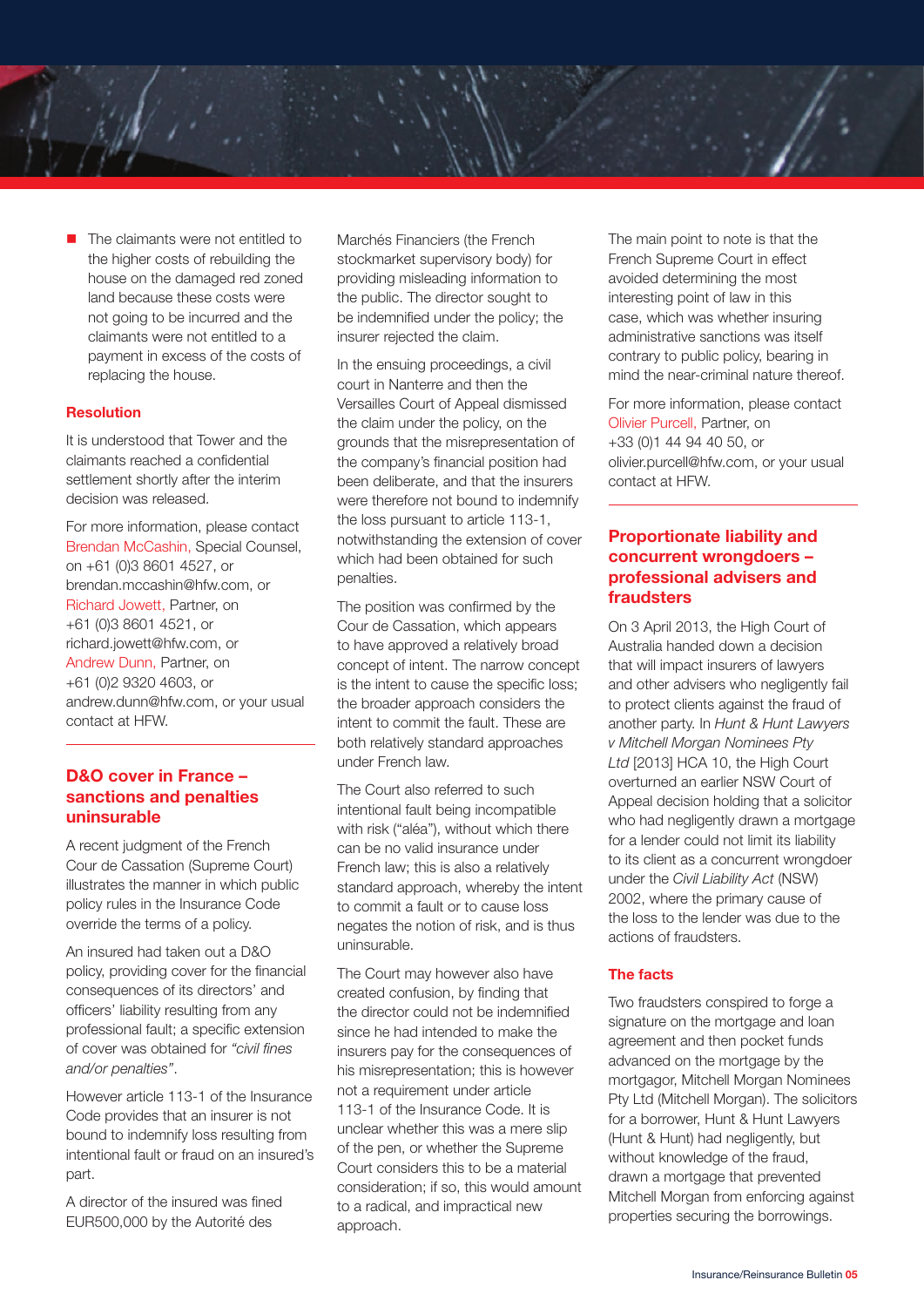

Hunt & Hunt sought to limit its liability under the applicable proportionate liability legislation in NSW.

#### **The proportionate liability regime**

Under the legislation, a "concurrent wrongdoer" can limit its liability for physical damage or pure economic loss arising from a breach of a duty of care (or misleading and deceptive conduct) to such amounts as a court considers just, having regard to the extent of the defendant's responsibility for the damage or loss.

This overcomes the common law rule of joint and several liability under which joint tortfeasers are liable to a plaintiff for the entire loss even though they are partially to blame.

## **Were Hunt & Hunt concurrent wrongdoers?**

To qualify as a concurrent wrongdoer under the legislation, a person must be *"one of two or more persons whose acts or omissions caused, independently of each other or jointly, the damage or loss that is the subject of the claim"*.

The key issue for Hunt & Hunt was whether, together with the fraudsters, they caused the same damage or loss to Mitchell Morgan. The Court of First Instance held that they did but the Court of Appeal disagreed holding that analysing the immediate consequences of the wrongdoers actions, the loss suffered by Mitchell Morgan as a result of the actions of the fraudsters was the paying out of money when it would not otherwise have done so, whereas the loss suffered as a result of the actions of Hunt & Hunt was the consequence of not having the benefit of security for the money paid out.

#### **Thorny issue of same damage or loss**

The majority of the High Court held that the Court of Appeal's approach of

isolating the immediate consequences of the breach was not always appropriate. The Court considered the intertwined nature of events. In relation to the breach by Hunt & Hunt, for example, there were two conditions necessary for the mortgage to be completely ineffective: (a) that the loan agreement was void; and (b) that the mortgage document was negligently drafted. Hunt & Hunt was responsible for (b), but the fraudsters were responsible for (a).

The High Court held that the Court of Appeal's approach harks back to a "but for" test: but for Hunt & Hunt's negligence, loss would not have been suffered. However, it noted that the same can be said "but for" the fraudsters' conduct. The Court considered that the legislation called for a broader approach-based judgment and policy consideration.

#### **Good news for insurers?**

For insurers of professionals in similar circumstances to Hunt & Hunt, this is good news as they will only be responsible for the amount the court apportions against the professional; in this case 12.5%.

But is this a highly unusual case or one that could apply more generally? It is clear that the approach of the High Court is not applicable in every case. For example, the Court distinguished the case of an owner's claim against a delayed builder that was impaired by negligent certification of an architect, holding the losses to each be different.

It is, however, not always easy to see why the Court accepted that the damage in these cases was different, but not in Hunt & Hunt. For example, the Court considered it relevant that the negligence of Hunt & Hunt only rendered the mortgage ineffective because of the fraud, i.e. the fraud is inextricably tied up with the negligence of the lawyers. But the same could

be said of the builder's delay, without which the architect's negligent certificate would not have caused any loss.

Ultimately, it may have been that the Court was influenced by the fact that the fraudsters were so clearly at fault that it would be unfair to burden the solicitors with 100% of the blame and that the broad value judgments and policy considerations in the legislation allowed them to come to a view that was based on fairness rather than cold hard logic.

The better view is that the High Court has broadened the test for determining whether wrongdoers have caused the same loss or damage from a narrow enquiry based on the immediate effects of the breach to one that also looks at the wrongdoer's overall moral responsibility for the loss. While this may introduce an element of uncertainty, it does make for flexibility and common sense.

For more information, please contact Brian Rom, Special Counsel, on +61 (0)3 8601 4526, or brian.rom@hfw.com, or Richard Jowett, Partner, on +61 (0)3 8601 4521, or richard.jowett@hfw.com, or Andrew Dunn, Partner, on +61 (0)2 9320 4603, or andrew.dunn@hfw.com, or your usual contact at HFW.

# **Construction of a public liability policy**

*M J Gleeson Group PLC v AXA Corporate Solutions S.A.* [2013] Unreported

This case concerned the scope of cover under a contractor's public liability policy, and more particularly the construction of an extension to that policy, which provided cover for defective workmanship of subcontractors. The case also involved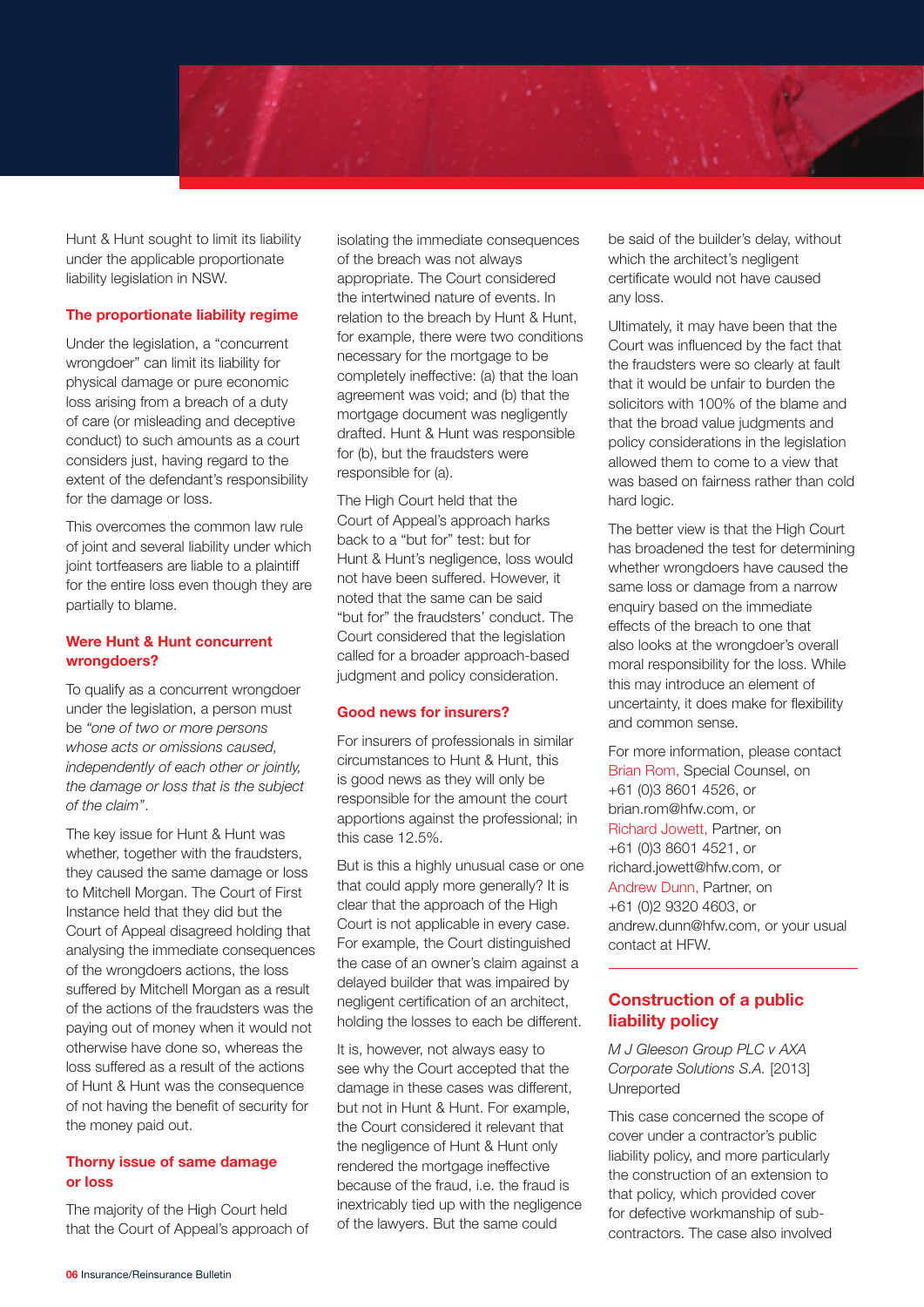Following rectification work, a substantial claim in respect of the defective workmanship in question was intimated against the Assured, who sought confirmation from the Insurer that cover would be provided under the sub-contractors' extension.

consideration of what might constitute a valid claim against the insured for the purposes of such claims-made cover.

The Assured was a construction contractor who had carried out a development at a site in Watford. Some months after completion of the development, the Assured received a letter sent on behalf of the funder of the development, identifying concerns in respect of the installation of the cladding cappings and deficiencies in the make-up of areas of the roof, and seeking the Assured's comments and proposals for rectification. The defective work in question had been carried out by the Assured's subcontractors. Although the court did not hear evidence on the question for the purposes of this preliminary issue hearing, it appears to have been at least arguable that, aside from the defective workmanship itself, no damage had been caused to the development property and that there was therefore no "Damage to Property", as required under the general insuring clause in the policy.

Following rectification work, a substantial claim in respect of the defective workmanship in question was intimated against the Assured, who sought confirmation from the Insurer that cover would be provided under the sub-contractors' extension. A dispute arose and certain issues were submitted for preliminary determination, including (i) the scope of the extended cover; and (ii) whether or not the 25 May 2007 letter amounted

to a claim against the Assured for the purposes of the policy.

The Assured argued that, on a true construction of the extension, cover in respect of sub-contractors' defective workmanship responded whether or not "Damage to Property" had occurred. On this analysis, the extension would amount to a separate, self-contained insuring clause, under which cover would be triggered not by property damage but simply by Assured's legal liability arising from a sub-contractor's defective workmanship. The Insurer disagreed, arguing that the extension did not displace the general insuring clause, and therefore only provided cover where the sub-contractor's defective workmanship had caused "Damage to Property" (that is to say, damage other than the defective workmanship itself).

The Court preferred the Insurer's construction, which was supported by the language of the policy and in particular by the words *"This Section of the Policy extends to indemnify..."* at the beginning of the extension. Moreover, adopting the Assured's construction would in effect turn the extension into a guarantee of the workmanship of its sub-contractors. This would in the Court's view be an extraordinary extension of public liability cover, requiring clear words. It would also call into question whether the policy could in fact properly be described as public liability cover.

The Court also held that the funder's letter did not amount to a claim within the relevant policy period, because it did not amount to an assertion of a right to relief. Cover under the subcontractors' extension depended upon a claim having first been made against the Assured (or notification of a circumstance having been given to the Insurer) within the policy period.

Generally speaking, in the absence of express provision, a public liability policy will not cover liability in respect of pure economic loss suffered by a third party. This is because such polices are, broadly speaking, intended to provide cover against the assured's liability for its negligence towards the public at large, which liability does not as a matter of law include liability for pure economic loss. Where required, extensions providing cover in respect of liability for pure economic losses are available, sometimes for little or no additional premium. However, those wishing to purchase such extensions should consider carefully with their advisers the gap in cover to be filled and the scope of any extension proposed, as there are a wide range of clauses available, offering varying degrees of cover.

For more information, please contact Ben Atkinson, Associate, on +44 (0)20 7264 8238, or ben.atkinson@hfw.com, or Andrew Bandurka, Partner, on +44 (0)20 7264 8404, or andrew.bandurka@hfw.com, or your usual contact at HFW